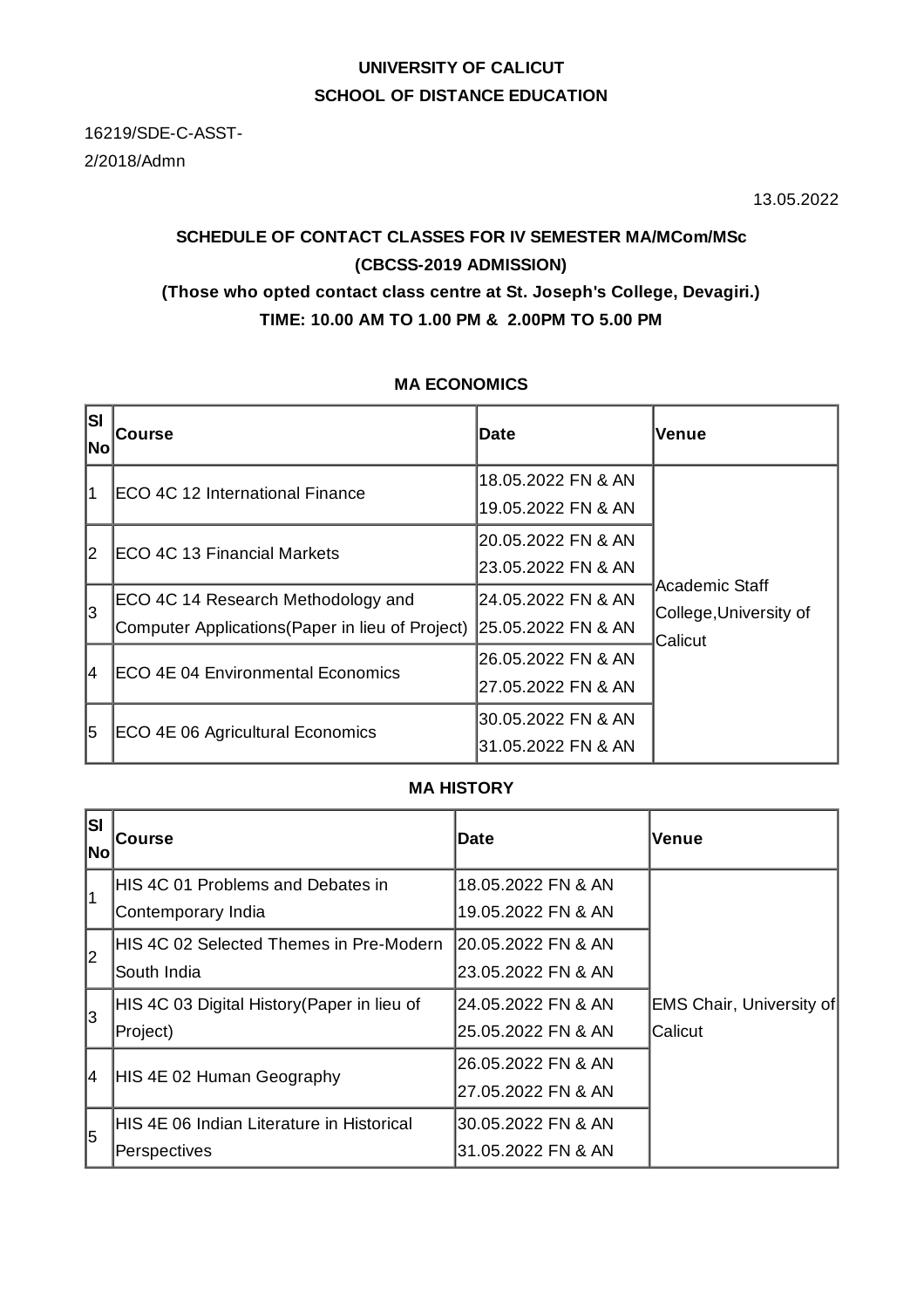## **MSc MATHEMATICS**

| <b>SI</b><br>No | <b>Course</b>                                                                          | Date                                     | Venue                                   |  |
|-----------------|----------------------------------------------------------------------------------------|------------------------------------------|-----------------------------------------|--|
| $\overline{1}$  | MTH 4C 15 Advanced Functional Analysis                                                 | 18.05.2022 FN & AN 19.05.2022<br>FN & AN |                                         |  |
| 2               | MTH 4C 16 Optimization Techniques in<br>Operations Research (Paper in lieu of Project) | 20.05.2022 FN & AN 23.05.2022<br>FN & AN | Department                              |  |
| 3               | MTH 4E 05 Advanced Complex Analysis                                                    | 24.05.2022 FN & AN 25.05.2022<br>FN & AN | of Sanskrit<br>University<br>of Calicut |  |
| 4               | MTH 4E 10 Fluid Dynamics                                                               | 26.05.2022 FN & AN 27.05.2022<br>FN & AN |                                         |  |
| 5               | MTH 4E 12 Representation Theory                                                        | 30.05.2022 FN & AN 31.05.2022<br>FN & AN |                                         |  |

# **MCOM**

| <b>SI</b><br> No | <b>Course</b>                                                                                  | Date                                     | Venue                                                       |
|------------------|------------------------------------------------------------------------------------------------|------------------------------------------|-------------------------------------------------------------|
| $\overline{1}$   | MCM 4C 14 Financial Derivatives & Risk  18.05.2022 FN & AN<br>Management                       | 19.05.2022 FN & AN                       |                                                             |
| 2                | MCM 4C 15 Income Tax Law, Practice<br>and Tax Planning II                                      | 20.05.2022 FN & AN<br>23.05.2022 FN & AN | Department of Political<br>Science University of<br>Calicut |
| 3                | MCM 4C 16 Emerging Business in<br>Indian Economy (Paper in lieu of Project) 25.05.2022 FN & AN | 24.05.2022 FN & AN                       |                                                             |
| 4                | MCM 4EF 03/MCM 4EFT 03<br><b>International Finance</b>                                         | 26.05.2022 FN & AN<br>27.05.2022 FN & AN |                                                             |
| 5                | MCM 4EF 04 Advanced Strategic<br><b>Financial Management</b>                                   | 30.05.2022 FN & AN<br>31.05.2022 FN & AN |                                                             |

#### **MA ENGLISH**

| lsı<br> No | <b>Course</b>                                                | <b>Date</b>                                | <b>Venue</b>                          |
|------------|--------------------------------------------------------------|--------------------------------------------|---------------------------------------|
| 11         | ENG 4C 11 English Literature in the 21 st<br> Century        | l23.05.2022 FN & AN<br>l24.05.2022 FN & AN | GMHSS,Calicut<br>University<br>Campus |
| 12         | ENG 4C 12 Critical Engagements (Paper in<br>Lieu of Project) | l25.05.2022 FN & AN<br>26.05.2022 FN & AN  |                                       |
| 13         | ENG 4E 14 Indian English Fiction                             | 27.05.2022 FN & AN<br>28.05.2022 FN & AN   |                                       |
| Iд         | IFNG 4 F 16 Dality Studies                                   | 30.05.2022 FN & AN                         |                                       |